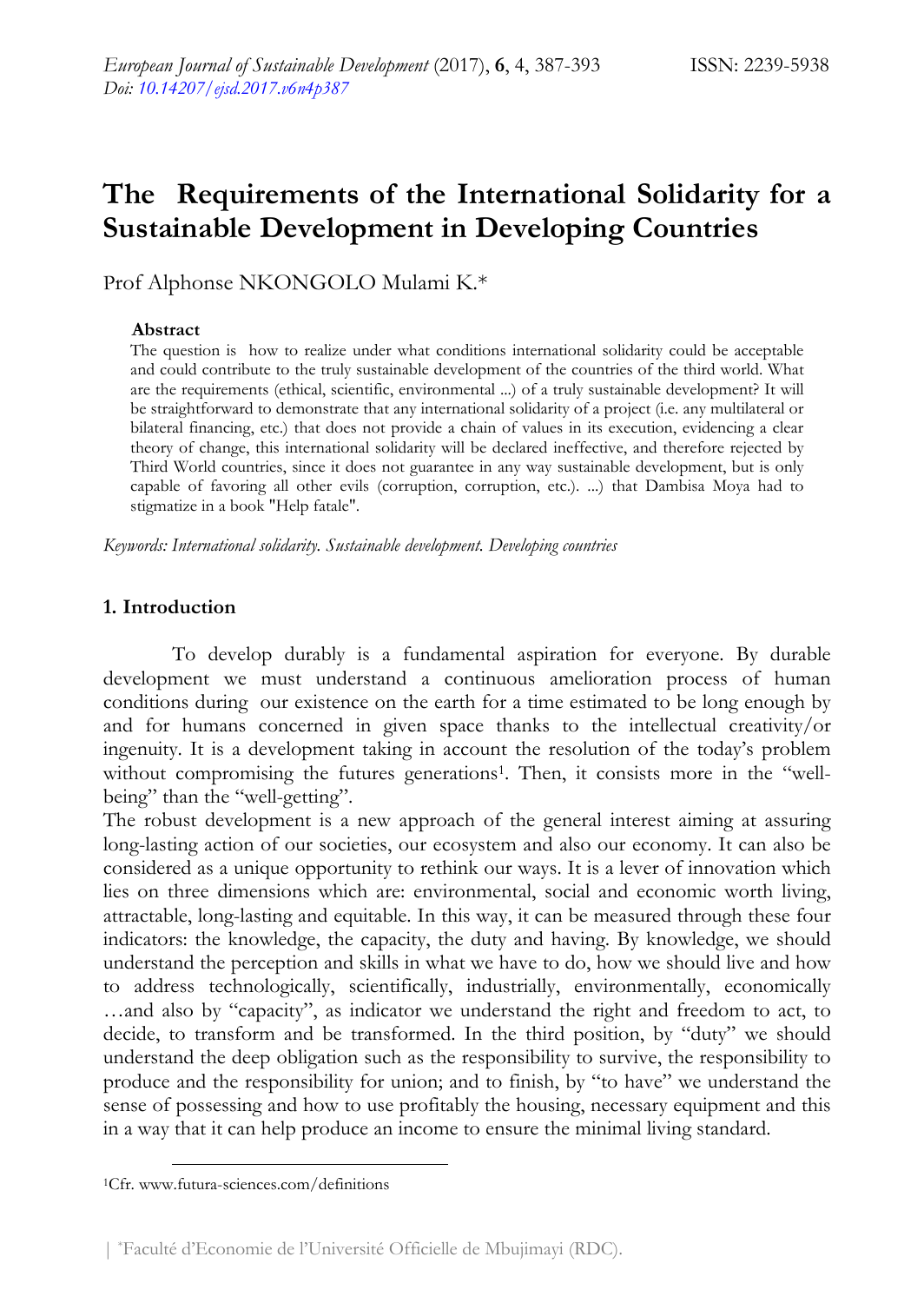So understood, such a development is and stays a big permanent challenge for every man of all generations and elsewhere all around the earth planet. This is why, through the humanity history there were many paths of solutions: strategies, methods, visions, etc. were conceived so as to respond this challenge target of the mankind to attain the needed results. Meanwhile, the action is that even all these paths of solutions, a real and fix development becomes a utopia, an ideal never and difficult to reach.

If we have to understand why all the man's efforts did not contributed to attain the objectives, it is necessary to sort the different strategies of development experienced up today and analyze them so as to find a way to measure each of them, their level of efficiency. We should note then that the different strategies elaborated during the past generations may be regrouped in three main tendencies<sup>22</sup>

#### **2. Determinist and decreasing tendency.**

This tendency assures that the solution to the problem of the robust development of the countries called "countries in development ways"33 must necessarily pass through international solidarity so called "Help to the development". It is so to say, a tendency or determinist vision, pyramidal and decreasing tendency of the development; because decided upstairs. It is then, a miracle and providential vision because it comes without direct and substantial implication of the beneficiaries. A magic solution because given in a way of ready-to-take. A "*paternalist vision*" because making the beneficiaries the eternal "receivers" instead of making them "protagonists" of their own development; *a determinist and linear vision* of development because resulting from a sort of "copy-paste" in which it is considered that the under-developed countries have nothing to invent, they should simply take what is already invented or conceived abroad and apply it in their context so that the development starts "*immediately*" in these beneficiary countries. May we think, for example that, a domestic contractor whose activity is hair-cut-room has no need to invent a new pair of scissors because it already exists and so his task is already facilitated? Such a vision can never stimulate and favor the creativity or self-initiative imagination in the beneficiary intelligence. On the contrary, it paralyzes kills and buries ready-made predispositions in every man.

It is this determinist and decreasing solution…we doubt that characterized and characterizes once again certain politics called *"politics to the Development aid"*. In fact, we must recognize that these politics of aid to the development did something considerable in the history of the humanity since amongst them the Marshall Plan, the one conceived and applied at the tomorrow of the Second World War by the winner countries to sustain the loser countries. Meanwhile, as all medals has a second face, there is no doubt to recognize that all these aid politically, presents and presents again today many merits that have *dangerous limits* for an authentic and robust development only if they are applied

 <sup>2</sup> Read an excerpt of our doctoral thesis: Efficiency and fitness of local of development in globalized context, Rome, PUG, 2014.

<sup>&</sup>lt;sup>3</sup> To consider the so-called developing countries we think of theme to be in perpetual way of underdevelopment. The reasons may be many ones. But the responsibility of the international in this perpetual regression is not to be neglected. This way our contribution at this conference is focused on this aid.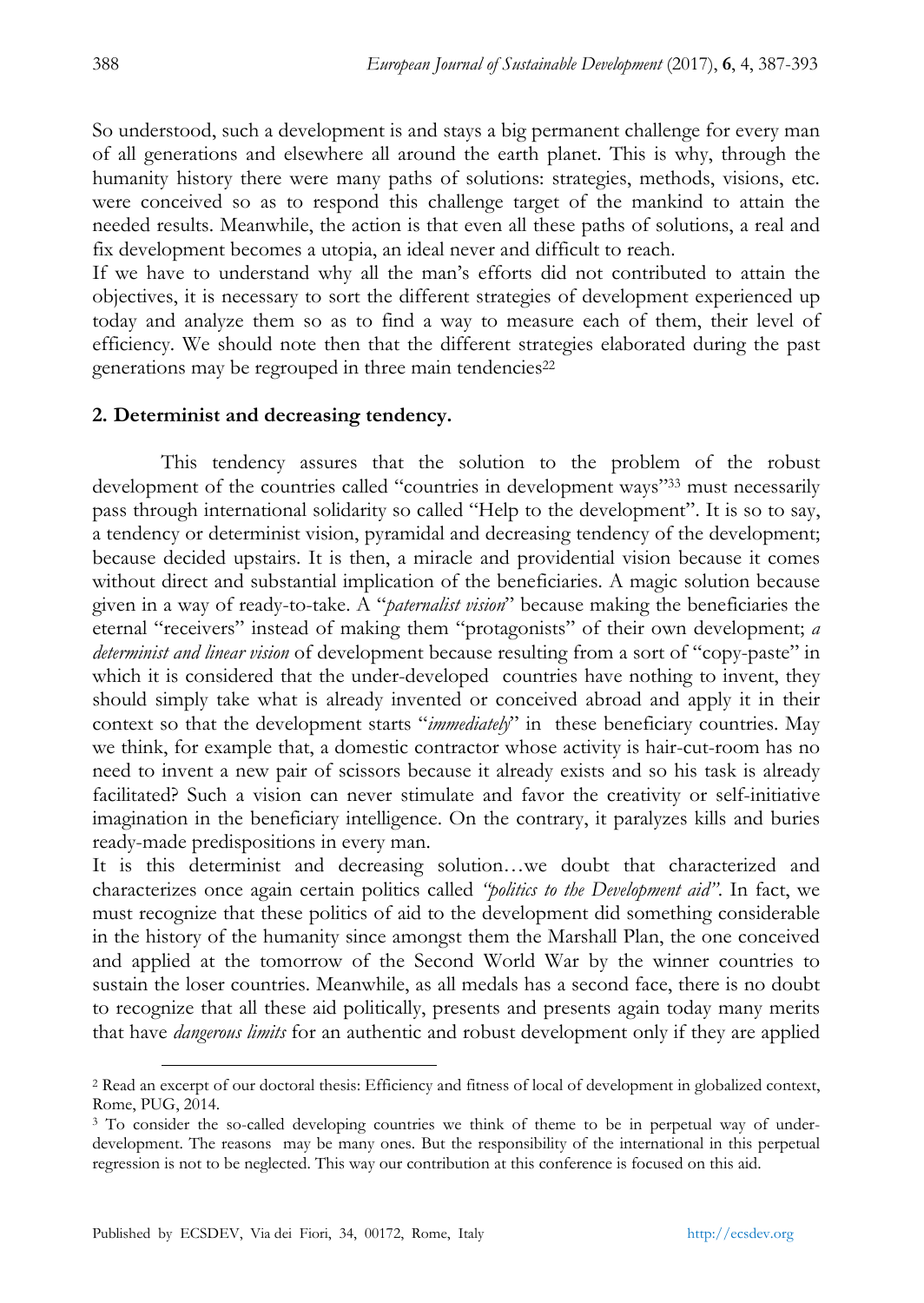as a ready-to-bear in the context of the developing countries. *Or, a perpetually assisted people cannot truly and durably develop it.* The case of Democratic Republic of the Congo is an indisputable one. During many years in the past, the country received milliard of dollars today considered as a public debt<sup>44</sup>, which permit to render the poorest to become more poorer, forcing them to live under the weight of the *debt* and *hunger,* when these two are considered to be the weapons of mass destruction evoked in the Empire of shame by Jean Ziegler who writes : " *we assist to a formidable movement of re-foundation of the world, to an adjusted shaping of the people from south hemisphere by the big transcontinental societies.*  The two mass destruction weapons are the work of: *the debt and the hunger. From debts many states quit their sovereignty; by the running hunger, people disappear and reject their freedom. Yes, it's good for the shame empire which has secretly established itself on the planet5.* It is then, a vision for which the interest is to see the third-world under-develop continually and all days depending in all points of view. So, as it is said,: " *the misfortune of the ones makes the fortune for the others".* 

This decreasing vision of the development makes and still makes of the International Aid its mark, its main battle tool, and a weapon without which it'll cease to exist and then dry of sense. This aid has three forms so to say (multinational aid; bilateral aid; and charitable aid) remains a concept and a fundamental element in determining the international cooperation. Or so often, each of all these forms contains a destructive virus and has limits which cannot secure automatically the fix or durable development hoped and awaited by all.

## **2.1 Multilateral Aid**

It is that one brought by the International Non-Governmental Organizations (INGO). Generally speaking, these INGO make a certain experiences in some of their own countries and in a specific context, and reflect them in the so-called developing countries. When they arrive in these countries they do some pilot operations in a précised village while a big portion of the country is marginalized. So to say, out of the normal sphere of this operation. It is often contaminated of the lack of permissibility arranged according to the awaited results and financial means corresponding, weak traceability on its way to attain the results and the used means as well as the lack of follow-up and evaluation for periodical performance and regular.

 A specific case is one of all these funding around the running projects of the type "*schools and cleaned villages''65.* In fact, it is certain that such targeted aid can bring a durable development because it is very limited in time and space. It cannot cover all the sectors and the need of the beneficiaries of the whole country.

 <sup>4</sup> There exists a difference between outer debt and public debt. The first represents the totality of the borrowings from economical agents towards the foreign lenders. The second(public debt), is states' debt. It represents the totality of the states' engagements (central administration, local, social security) for a fixed date. It is a flux of the resources borrowed to be paid back by the state on that fixed date. See www.glossaire-international.com.<br><sup>5</sup> ZIEGLER, J., the Empire of shame, pp. 91-161.

 $6$  In DRC for example the big funding from organizations such as (DIFIDE, Unicef,...) invested in what we are used to call School and Cleaned Villages. But some time later when you pass there is nothing but visibility panels in the growing grass.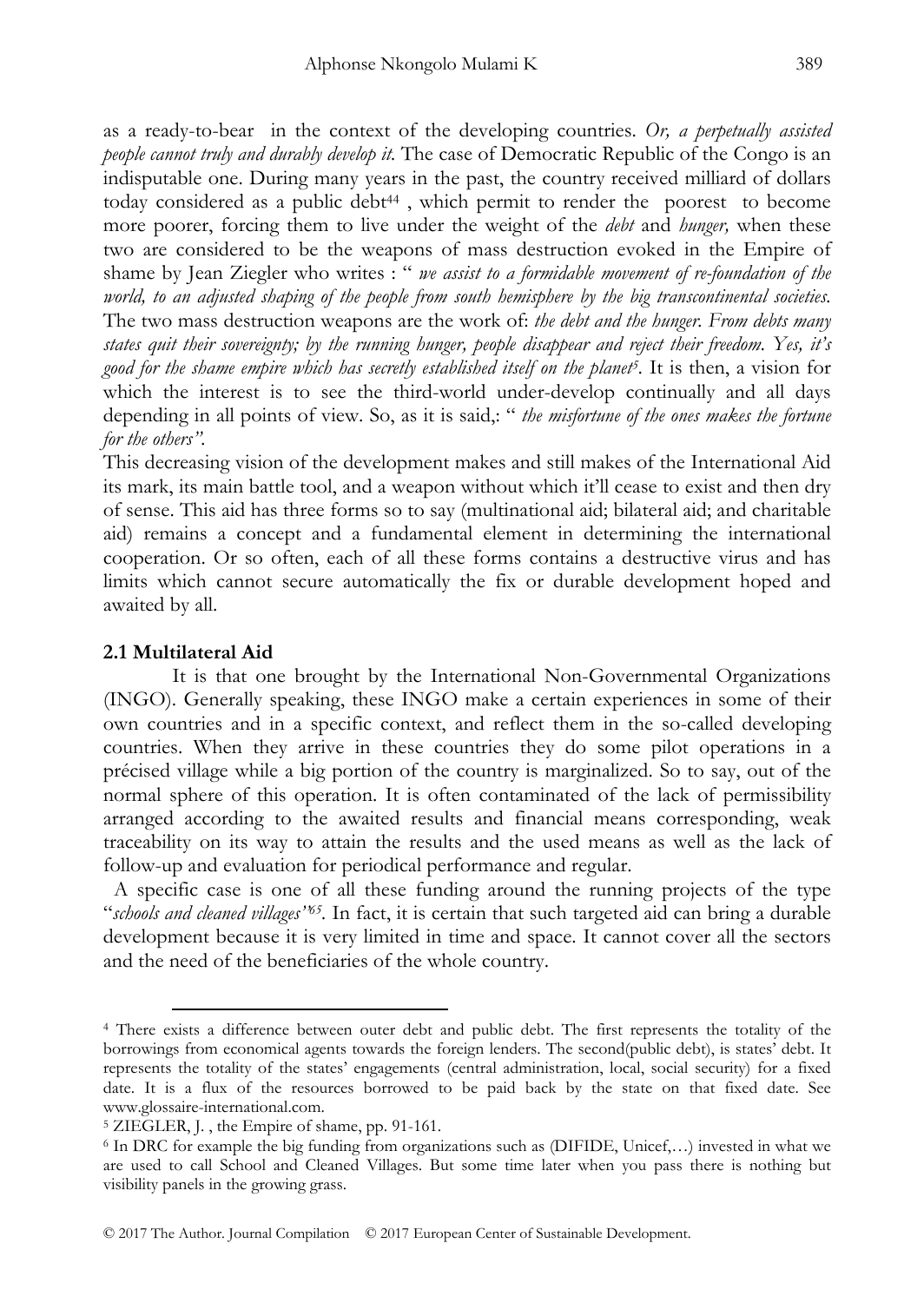### **2.2 Bilateral Aid**

This a cruel form of existing aid, the murdering one for the beneficiary countries, simply because it an aid which has brought the notion of profit. There is nothing for nothing when it is given. No gratefulness. The donor gives because he sees a profit when the beneficiary blinded by the profound misery in which he lives, believes in as the gift from the sky or gift as such there's none.

Here, there is not a help in its true sense, but a sort forced aid because it is a sort of aid not solicited by the beneficiary country. For illustration, let us the case of Aid to an agricultural project. The financial partner gives money pretending to sustain the project, but in fact, it is a way for him to find a market for the products from his own country. Then, there is a hypocrite calculation of profit that cannot be discovered openly by the beneficiary. It is then a sort of a useless help accompanied by a section of devastation for which Dambisa Moya7. This led singularly to the *corruption* by the leaders who are the true first beneficiaries and managers. The small people, instead of being the main beneficiaries, are totally excluded in the sphere of these aids.

It is then clear that the developing countries cannot count on such an aid to develop robustly. It is cruel as it isn't planified the employments only in the countries the help is from. It becomes then as a tool used to impose some politics and so often in a total disdain of traditions and customs of the milieu as well as the beliefs of the people to be helped. For the donors it seems that there is a sort of anticipated idea that there is no capacity in the countries where the aid is sent. The donor brings not only the funding but the so-called technicians and then become a *Technical and Financial Partner* (TFP). According to his expertise and skill, he works in a way that one invested dollar or given him makes four times a profit. And in this way, this apparent aid, only the donors' countries get savagely richer instead of the helped countries.

With such a sort of aid, we can affirm that on the international plan, there is no support as such; there are only profits. There is no authentic aid, there's only assistance and support so as to divide the retributions. Briefly, all the international aid of the genre brings the connections; it is directly or indirectly a tied help or aid to help tie. The faith of international aid has given birth to the apparition of many NGOs (local and international) which favored the money-whiteness. Such an aid cannot bring to a robust development. On the contrary, it paralyzes, and brings up many bad habits which damage the quality of development and the well-being to which we aspire.

## **2.3 Charitable Aid**

In the register book of the International Aid, we must mention this other form of aid called "*Charitable Aid*". It is this form of aid that some countries, organizations, and some philanthropic persons brings to certain countries and generally in case of natural disasters, murdering conflicts and wars,…this is called emergency aid. An aid brought on time which doesn't last-long. Its punctuality and fewness character so often create problems.

In fact, for a population which benefits such an aid, it is absolutely necessary to pass from emergency projects to the robust development projects. If this passage isn't done, the robust development we aspire cannot have support such a form of aid because we find ourselves in a system where the misfortune of some makes the fortune of the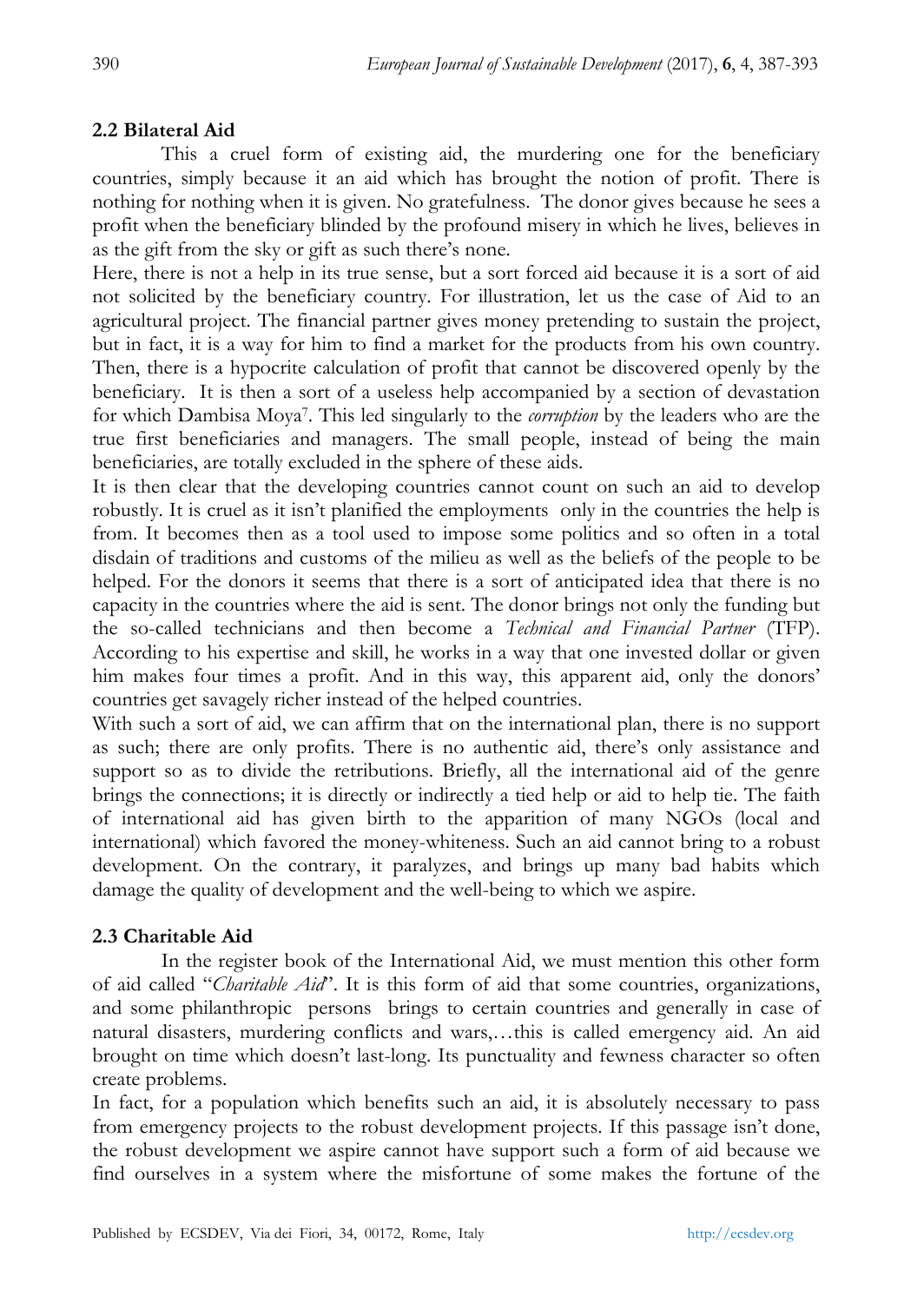others. As we know, there is sometimes in today's world some entertained conflicts by those who gain profit from them. The given helps do not reach at 100% to the beneficiary countries. The donors or the NGOs which constitute the transmission channels of this aid, easily become the tourists in development in the ground of the beneficiary countries. As we said, it is a punctual aid when the development awaited must be robust.

# **2.4 Permanent traps of the Aid to the development**

From the analysis of these three forms of the Aid to the development, there are some traps:

The financial volume of this aid is often small to compensate the world inequality dynamics. Its official destination is dark, not controlled, full of contradictions. Its lack of success is often presented as a proof that the south countries are "*Pits without a basis*" which swallows indefinitely the help from the West. In reality, the help from the West is a political and economic profit engine for the Western powers.<sup>86</sup>

- This useless aid seems to be a bridge or an instrument to serve to the recolonization. It submits the nations and their leaders.

- *It is a help which develops submission: this aid has led to the perpetual submission and childish of all of the states' system (political, economic, social,…)* of the helped country. It increases the sense of inferiority of these countries to the donors countries to the point at which the helped countries terminate by interiorizing this sense of inferiority, so as to mean, as it is often said: the hand which gives is above the one which receives. It is then the whole dignity of a people which is in danger.

It is an aid which conditions: it is an aid which has conditions able to ridicule the values, the beliefs, the convictions of the helped people. It is a help which ties, imprisons, and sometimes breaks the dignity of the beneficiary.

# **2.5 Conditions to make this aid profitable**

The international aid is and will be always necessary. At certain conditions it may well contribute to the awaited development. The under-developed country should and must count on such an aid necessarily, but at some conditions. Globally, these conditions stand as follows:

- First, the respect of the locally conceived priorities,

- Second, the placement of its financial input in a common basket so that the beneficiaries themselves are able do whatever they want to. This will permit the donor countries and organizations to stop development tourism on the ground of the helped countries. This means that all sort of help brought in these countries should prove its capacity to bring or to conduct the values chains. By values chains, we mean the chain able to bring an additional value which takes in account, analyzes, and reinforces vertical and horizontal liaisons between development actors. The only one able to analyze and appreciate in a right way the business milieu environment to be developed; which reinforces the relations between the milieu services to support, which detect the real winners in the chain and analyze the real technical needs and financial support; the chain

 $\overline{a}$ 8 Cfr to whom the international aid profits? *General information* – March 2008, p. 23.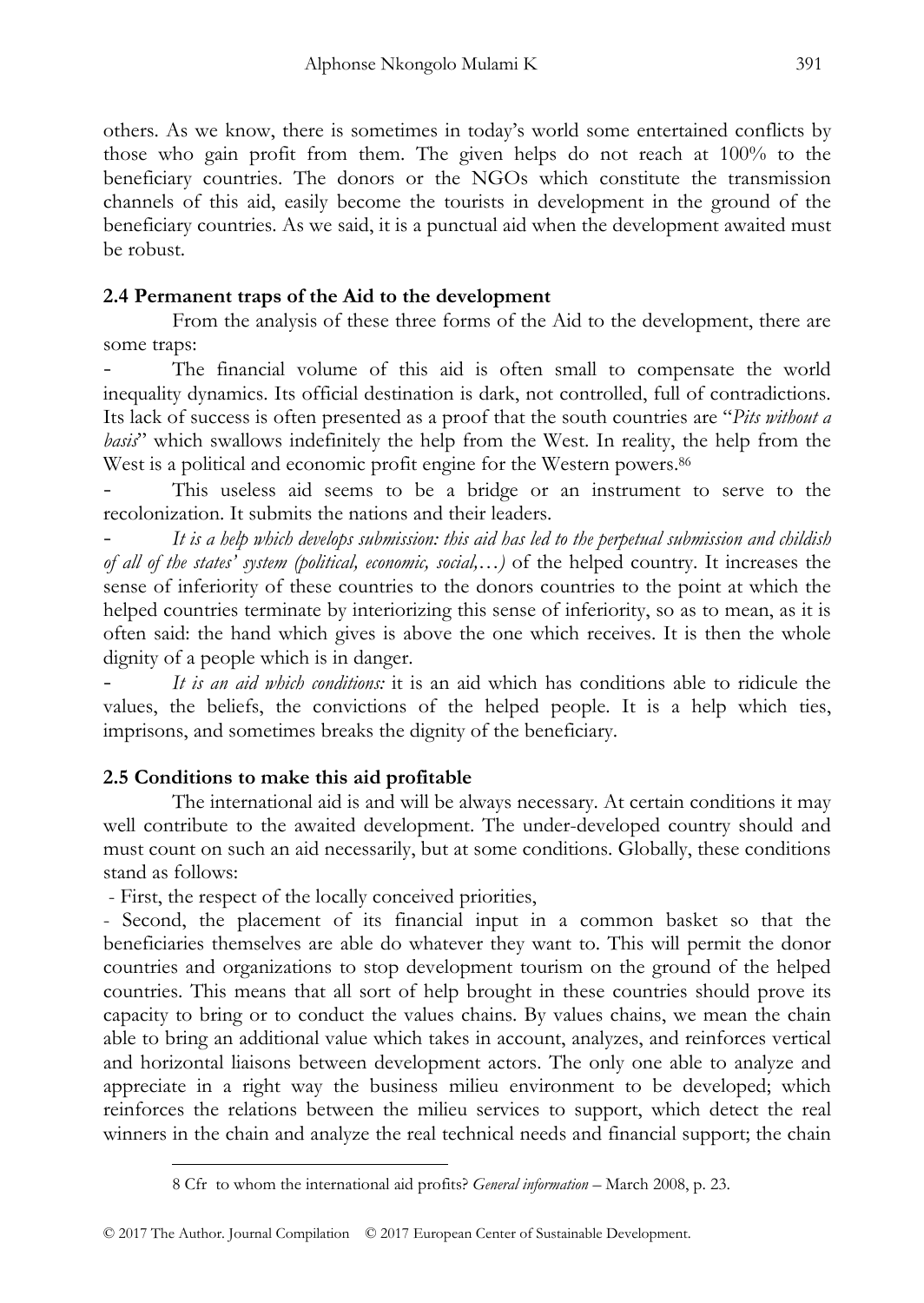which favor the "Go-Green" approach, the one which leads the community to manage its environment, to work on the question related to his own environment; a chain which develops the Accelerated Method of Participative Research "AMPR"; a value chain which leads to a true theory of change to mean a sort of essential action plan. We must then reach a theory which can upset many tendencies and increase the luck to a success:

1. Remember Mahatma Gandhi's thought who repeatedly said: « All that you think to do for me without me, you do it against me",

2. Excite the concerned population's participation in its own development, in his own milieu and at its own rhythm; because everyone must become an actor of his own development,

3. Rectify the gravity, reduce the obstacles, sustain the impulsion,

4. Evaluate periodically the routing ,

5. Never abdicate.

This is what the Paris declaration<sup>97</sup> su mmarized in five well-conceived principles, but requiring to be traduced in acts as soon as possible. These are: Appropriation principle, alignment principle, harmonization principle, management principle focused on the results, Self-responsibility principle; and then it can simply be useful and acceptable.

## **3. Ascendant tendency of development**

In fact, if for some people, the solution to the question of development must forcedly pass by the international solidarity, on the contrary other opinion sustain that "*a true development must start from the basis"* as it is for a root of a tree; because in fact, we cannot pretend to develop a poor without his own participation from the conception of the project which is in his favor up to the evaluation passing by its realization.

For those of this tendency, the development must be inductive, ascendant, accidental, contextual, locally conceived, depending on a group of factors which must imperatively be taken in account according to the analysis of  $\text{SWOT}^{10}$ . It is particularly the territorial potentialities, customs and traditions, territorial analysis of the vital needs of the protagonists by the protagonists themselves; the territorial role of the state, Civil society, the oppression groups and some other credible structures existing on the ground.

# **4. The right middle tendency**

Facing the challenge of the robust development, there is a third tendency which is tracing itself and seems to be *prominent*. This is the right middle tendency at which we subscribe.

As a proof : let's take an example of a country which has received many helps changing nothing but simply increasing the outer debt and rendering more poorer its inhabitants as noticed here above. More other, if visibly, "the ascendant vision" compared to the decreasing vision, may be the best for some respects, it is not real that at some time that the efforts for development without assistance be an efficient and active solution. Consequently, our point of view, preferably is the combination of the two visions (the right middle one) as such we think of to bear the secret of a durable and true

 <sup>9</sup> See the Paris declaration on the efficiency of the development aid. Appropriation, harmonization, alignment, results and mutual responsibility in https//www.oecd.org/cad/efficacité